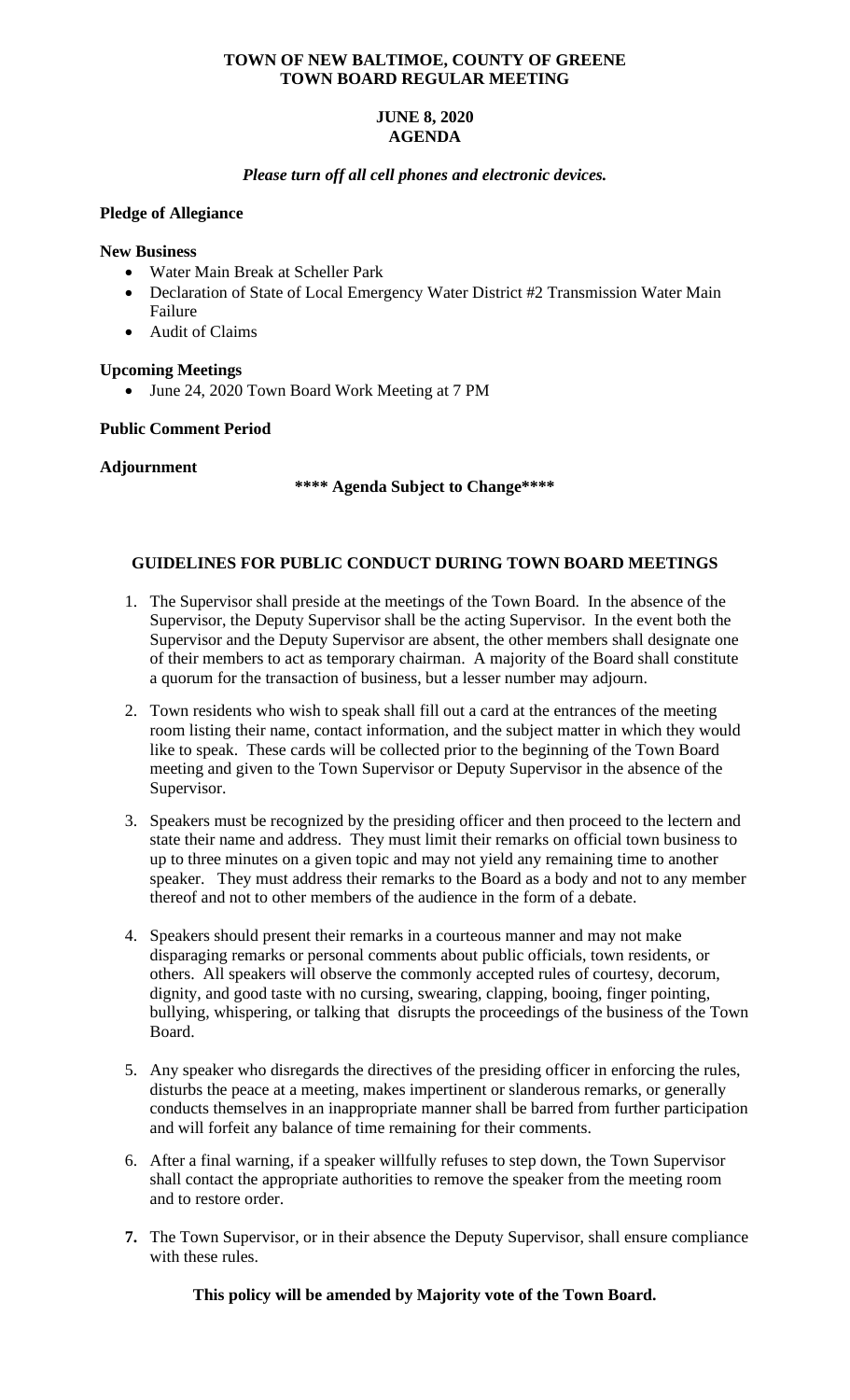**Supervisor Ruso**: Good evening everybody; welcome to our Board meeting. I have to read a notice that was posted in the *Daily Mail* and it is dated June 4. *'The Regular Town Board Meeting of the Town of New Baltimore will be held Monday, June 8, 2020 at the Cecil C. Hallock Park, 1508 County Route 54, Hannacroix, NY 12087 at 7PM to address the recent water main break in Scheller Park and payment of vouchers. By Order of the Town Board, Barbara M. Finke Town Clerk'* So those are the items on our Agenda for tonight.

# **OPENING OF REGULAR MEETING**

Supervisor Ruso opened the meeting at 7:00 PM and the Pledge of Allegiance was said. Also attending Councilmembers Boehlke, Downes, Irving, and VanEtten, Deputy Supervisor Dellisanti, Town Clerk Finke, and 11 members of the public who signed the attendance book. Absent: Highway Superintendent VanWormer and Tax Collector Jordan

**Supervisor Ruso**: Well, the most pressing issue is the water main break at Scheller Park. MaryBeth Bianconi is not here who was very helpful and very knowledgeable as is her professional role brought forth and I think it was said clearly last week that the water main break could not have been in a worse place nor at a worse time. The issues, of course, being under the southbound lane of the Thruway, actually caused damage to the Thruway roadbed. They had to have lane closures and maintenance and so forth present on the scene. I got the phone call a week ago tonight at about 10:45 to tell me that water was bubbling up onto the lane and, of course, you folks know much of the rest of the story and your water was shut down. I didn't know if you had it Tuesday morning, I doubt it.

#### **Many Responded**: No.

**Supervisor Ruso**: Now one thing that has changed since last week -- and they did not send three as they discussed, three one-inch lines through the existing pipe. They instead sent one two-inch line. A little different than what they said, however, I'm assured that the volume of water is as much. Now if you folks, I'm just gonna ask, how is it? How is the water?

**Shawn Burke**: It's adequate.

**Supervisor Ruso**: Getting you through the day.

**Shawn Burke:** It's adequate. I do not actually notice a huge decrease in the pressure in any faucet or shower.

**Supervisor Ruso**: Really? Okay, well you do know that, and I can get information, has the Boil Water Advisory been lifted?

Many speaking at once.

**Supervisor Ruso**: They said they were going to get the Code Red and I talked to Mark Evans today from the Village of Coxsackie. He said he'd call me maybe later it will be open to remove the Boil Water, but he said, 'Don't bet on it.' But I didn't know.

**Shawn Burke**: I'm still boiling.

**Supervisor Ruso**: Yeah, I think that's wise, that's wise. So I think the biggest issue aside from what we discussed we all know what the problem is. It's an ancient pipe that was actually designed to go from Scheller Park into Coxsackie back in the 1880's was redesigned.

**Shawn Burke**: 1919 was that correct for the date?

**Vince Cuzdey**: Somewhere around there.

**Shawn Burke**: Vince, 1919?

**Resident Responded**: MaryBeth had that.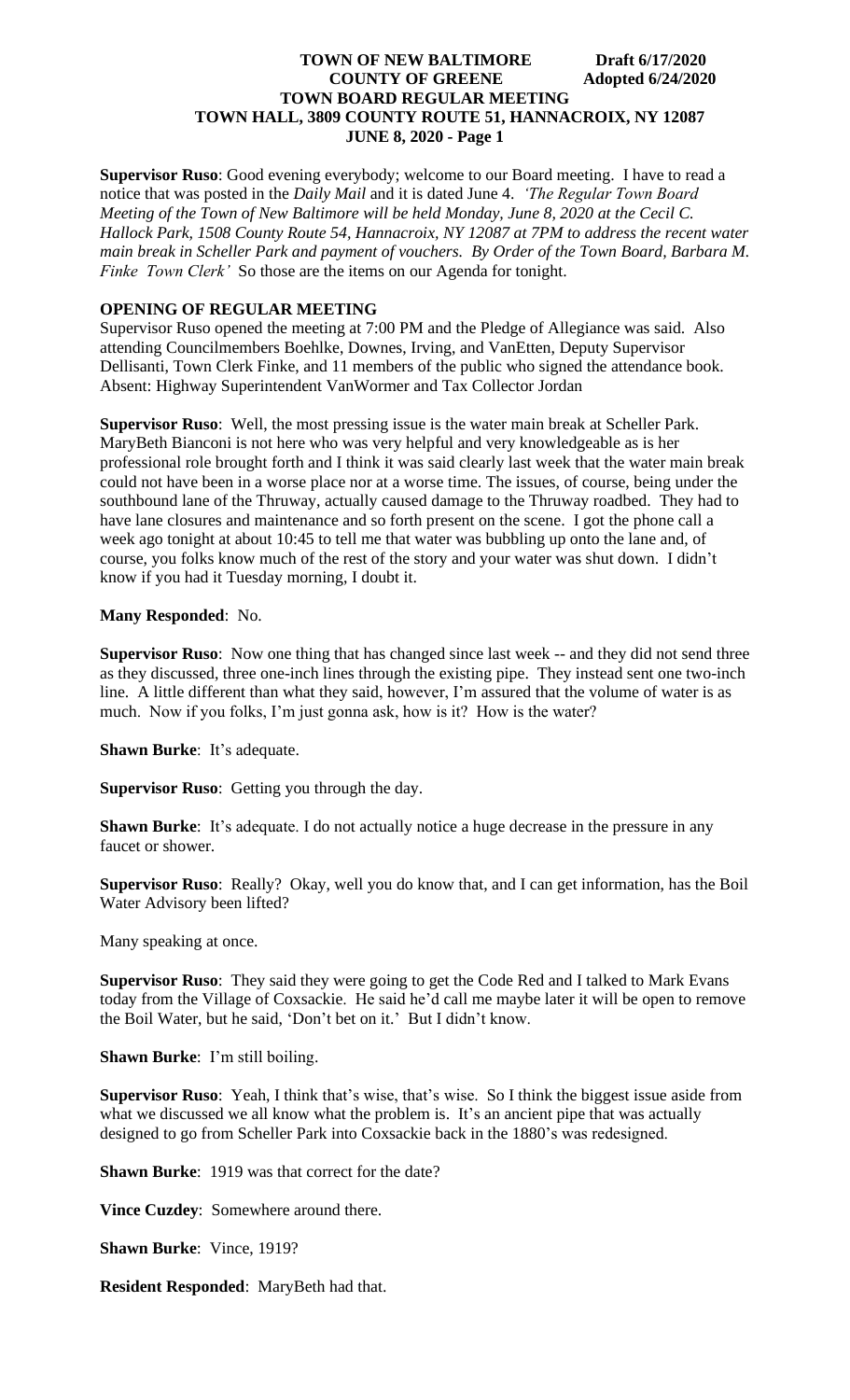**Supervisor Ruso**: Well, yes, she had details and then there were some things that changed with this pipe over the years and now they used the same pipe to feed back the other direction to yourselves on Sheller Park.

**Shawn Burke**: Correct.

**Supervisor Ruso**: And so there's lots of other issues associated with that, but the number one goal that everybody -- the engineers, Mark Evens with the Village, ourselves -- was let's get you folks some water. That's A#1. So they really worked a lot. Perhaps you went a number of days without anything, but they really did a lot of work to get water to…

**Shawn Burke**: I think it was four total days.

**Supervisor Ruso**: Yeah, right. That's just about right.

**Shawn Burke:** I think that's a fairly good response time.

**Supervisor Ruso**: Especially where this break was. Okay. Especially where this break was. It it was another pipe along the side of the road, where they needed to dig it up and so forth, they had trouble even digging it up because the Thruway is driving overhead and the pipe is 15' below ground. So that doesn't get accomplished promptly either or just adds to the length of time nevertheless. Okay, so you have water now. It's okay. The long-term fix is the problem that I have mostly for discussion tonight because this is going to involve the townwide. It has a townwide perspective, that's why this meeting is open to everybody. I don't know who else aside from Scheller Park people are here. Is there anyone besides from Ellie?

**Shawn Burke**: Is there anyone aside from a Scheller Park resident that's gonna be responsible for the financial outcome of this endeavor?

**Supervisor Ruso**: Yes. In the long haul, no; in the long haul, no; but in the short term, yes.

**Shawn Burke**: Explain, please.

**Supervisor Ruso**: Okay, first and foremost the contractors -- Callanan for the road repair, the Thruway road repair, and Bellamy for the plumbing, the running of new line. They're gonna bore laterally and put a new pipeline in. The Village of Coxsackie has contracted with both of those entities already.

**Shawn Burke**: Okay, does anybody know what that contract price is?

**Supervisor Ruso**: No, we do not know because the goal was to get things going. They wouldn't even start to dig to diagnose the problem until they had an agreement in place.

**Shawn Burke:** Well, if they already had an agreement in place, why is the number not being disclosed?

**Supervisor Ruso:** They didn't know how much it was going to be and they weren't going to start digging so there is no known bill right now.

**Shawn Burke**: But was there a starting bill? It will be no less than...

**Supervisor Ruso**: I got a rough note. No, there's none of those things. There was no time for bidding and all that jazz. I mean that's normally a process for a public works project. This doesn't have that timeframe.

**Shawn Burke**: Understood.

**Supervisor Ruso**: Okay, so that's one of the reasons why we are going to declare a formal notice of emergency so that it gives...

**Shawn Burke:** How does that affect us?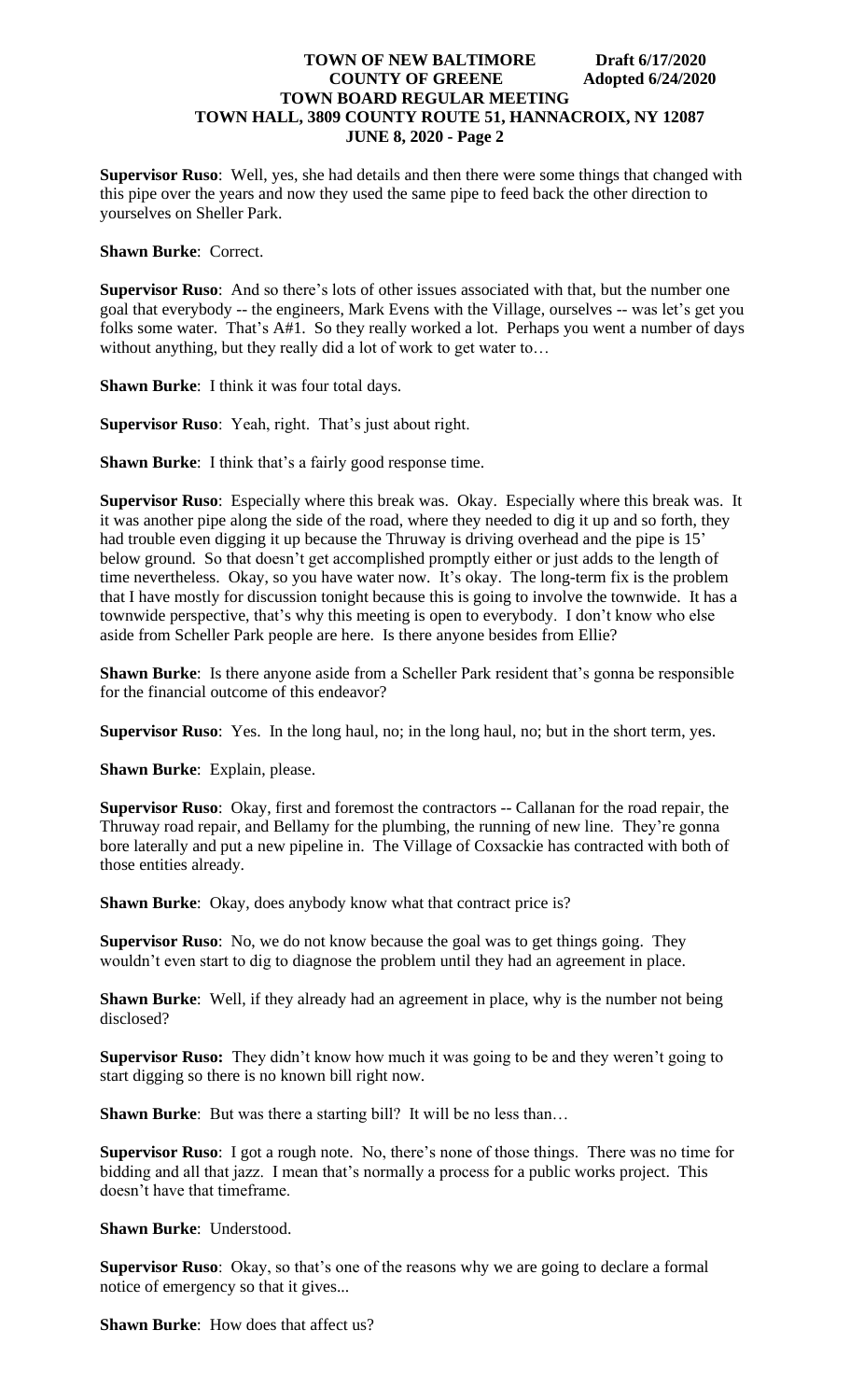**Supervisor Ruso:** Well, it affects you in the long haul. Okay, so let's start from the beginning. Coxsackie is going to get the bills for the construction of the new plumbing and for the road. The Thruway is not taking on that cost. In turn the Village of Coxsackie is going to bill the Town of New Baltimore which in turn has to bill the District. Just so you know by law, townwide General Funds cannot be used to pay for your stuff in a district whether it's the Water District or the Sewer District on the other parts of Town. They're not allowed to pay for it. We are allowed to loan money to those districts, but only for one year. Now there are some means by which it can be extended based upon an emergency, but also based upon the dollars that I'm hearing, we're going to have to bond this out. Okay, I have good reasons to believe there's going to be a couple hundred thousand dollars just for the plumbing and for the Thruway. Those two things are both given to me as a \$100,000 price tag. Okay. So the bonding will have to come subsequent to actual payment so that everybody can have restored. At the end of the day as MaryBeth pointed out, we are and they are seeking…

**Shawn Burke**: We and they are who?

**Supervisor Ruso**: Town of New Baltimore and Delaware Engineering, the Project Managers. They have a lot of good insights into State people and so forth and they are very good at finding funding. They've done this in other projects in the past within the Town, they've been able to get State funding and even Federal funding, and other sources. And that's what they plan on doing here. In the meantime, I and others are contacting our elected officials above and beyond us in the State as well as in the Federal government. I know that Congressman Delgato's office has been called, I know that Chris Tague's office has been called.

**Shawn Burke**: Yes, and I also plan on making some of those calls myself.

**Supervisor Ruso**: I would encourage that to do because you are constituents.

**Shawn Burke**: Everybody should band together and do this.

**Supervisor Ruso**: I would do that.

**Tom Russo**: One question, what about the Thruway taking some responsibility for not having that pipe shielded correctly in the first place because if it was shielded correctly we wouldn't have to pay for the Thruway repair?

**Supervisor Ruso**: Well, we agree with that point and that's some of the perspectives we're trying with our elected officials. At this moment the Thruway says 'no.'

**Tom Russo**: It's right on their plans.

**Shawn Burke:** They're clearly responsible at this point.

**Supervisor Ruso**: You and I agree, but in the meantime I want to get you folks water.

**Many Responded**: Thank you.

**Supervisor Ruso**: That's the first step. We are going to sort this stuff out as best we can to avoid a burden on the District as best we can. I can't make a promise. I know we'll get something, but I can't tell you what and I know we're gonna continue to pursue that, but I can't tell you what. And as MaryBeth pointed out, there will be at the end of the day some level of burden that will be on the district. Whether we get 50 percent paid for, if we get 60 percent, I can't answer that. Okay, but that's after the fact. So we have a little time before the District has to pay back the Town. The Town hasn't disbursed any money as of yet, but we have a year for the District to reimburse the Town. Now does the Town have the money? We had at the end of the year 2019, \$404,000 in the bank. Kind of like a Rainy Day Fund, just builds up every year if you're in surplus. If you're in deficit, it goes down obviously. We have not been in deficit, however, our surplus haven't been extraordinary.

**Shawn Burke**: Fair enough.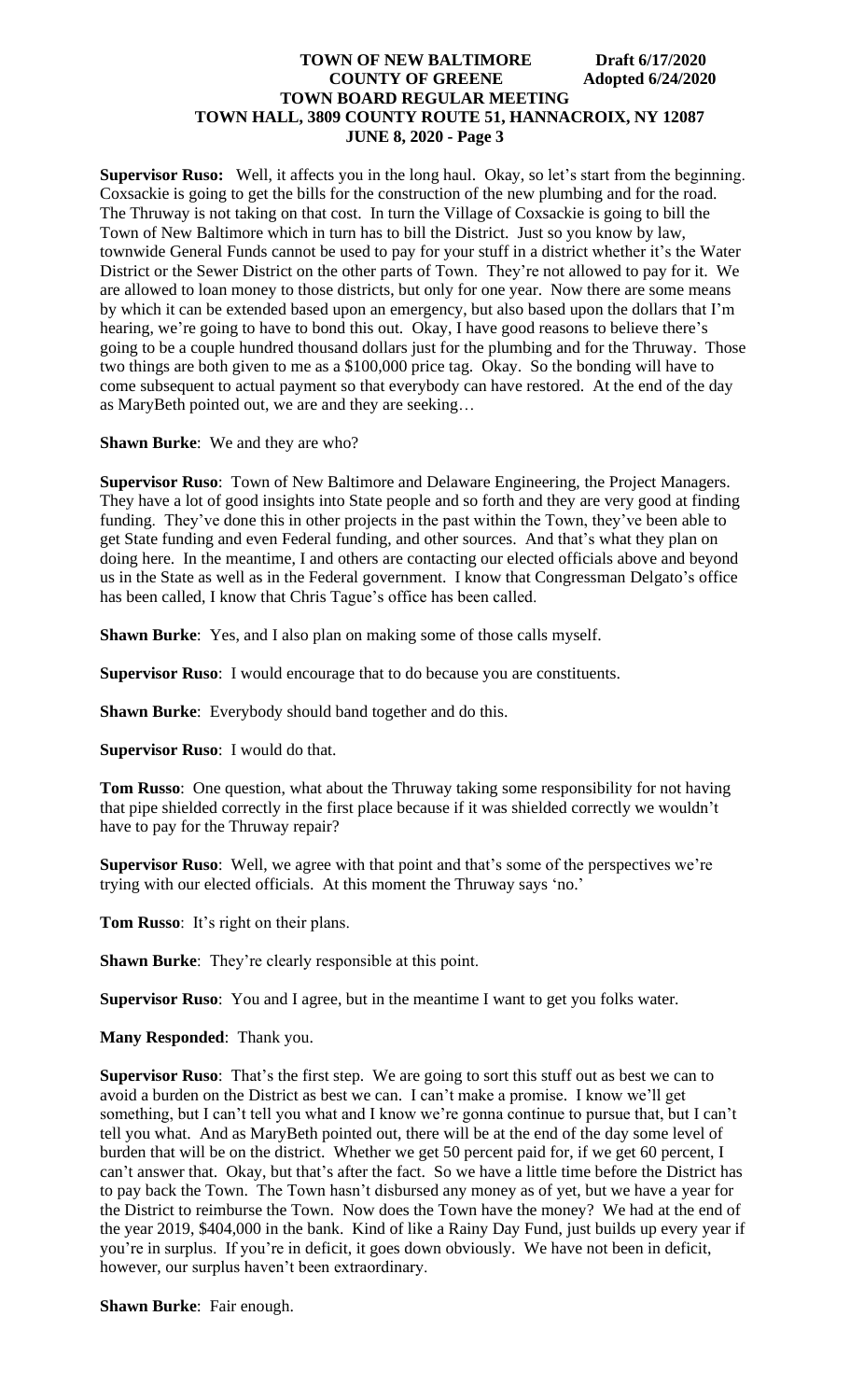**Supervisor Ruso**: Okay, if we receive no more money into the Town from now and through the end of the year and the taxes are paid right, there are other ancillary incomes that will occur as the year goes on. However, if we do not receive another dollar, we have enough money to pay for the Town bill through the end of December 31 and we have safely, I can sit here and say that we have \$132,000 in Town money, Town General money, that can be diverted to the District on a temporary basis. Now if other monies come in, okay one of the sources of revenue for the Town is the Town Courts and Courts have been closed since March and I'm hearing they're not even gonna open or think of opening until August. I heard July, I think that was your mouth said July, but my ears were hearing August just today. We did actually get a couple dollars in a couple days ago or we have a commitment from Greene County for our Mortgage Tax of \$23,000. Okay, we can add that to the list, but I have a responsibility also to the townwide people and obviously the people that live way up on Route 26 or whatever, they're not part of your District and that's not their responsibility. I've not heard anyone outside the District who's in the Town who has objections and leaving you guys hanging in the lurch. Nobody has said that to me. So I think that there's a lot of support from the people of the Town general to help keep you guys in water. So that's the background. We're going to have to declare a State of Emergency. The State of Emergency allows the Town Board to make decisions. Ultimately there will be a bond, whether it's a five-year BAN, bond anticipation note, or it's a more extensive bond -- 10 year, 20 year, whatever the case might be. That decision is going to be based upon how much the price tag is ultimately gonna be. We don't have the full answer to that yet. So the BAN is gonna be if it's small; the bond's gonna be if it's large. That's pretty much it.

**Tom Russo**: At the meeting you said you were going to call a State of Emergency.

**Supervisor Ruso**: We're doing that here.

**Tom Russo**: Thank you.

**Supervisor Ruso**: As a Town Supervisor, I can do those some of those things, but it's best to have the official Town Board vote on that so I'm just one person.

**Tom Russo**: I understand.

**Shawn Burke**: Is everybody on the Board in agreeance with you?

**Deputy Supervisor Dellisanti**: You'll find out in a minute.

**Supervisor Ruso**: I'm not supposed to be collusionary, but I don't think that there's anybody who isn't. You have all five of us here.

**Shawn Burke**: Fair enough.

**Supervisor Ruso**: So I'm not supposed to go around and count. That's against the Open Meetings provisos. Nevertheless, they've not said anything 'oh, I don't like that.' Not one person has said anything, but we'll find out when we vote. Okay so are there any other questions before I go forward? I provided the information so item #1 is taken care of so why don't I move into the declaration of local emergency okay?

**Tom Russo**: Can I say one thing?

**Supervisor Ruso**: Yes, of course.

**Tom Russo**: I think I can speak for everybody here that is in Scheller Park, when we bought our houses nobody was aware of the Sheller Park Water District, never heard of it, never signed any papers stating that this was part of the deal when we bought the house. Nobody. Myself, Shawn, Vince, Trisha, Travis.

**Supervisor Ruso**: The first time you found out was when you got a bill.

**Tom Russo**: First time I found out was…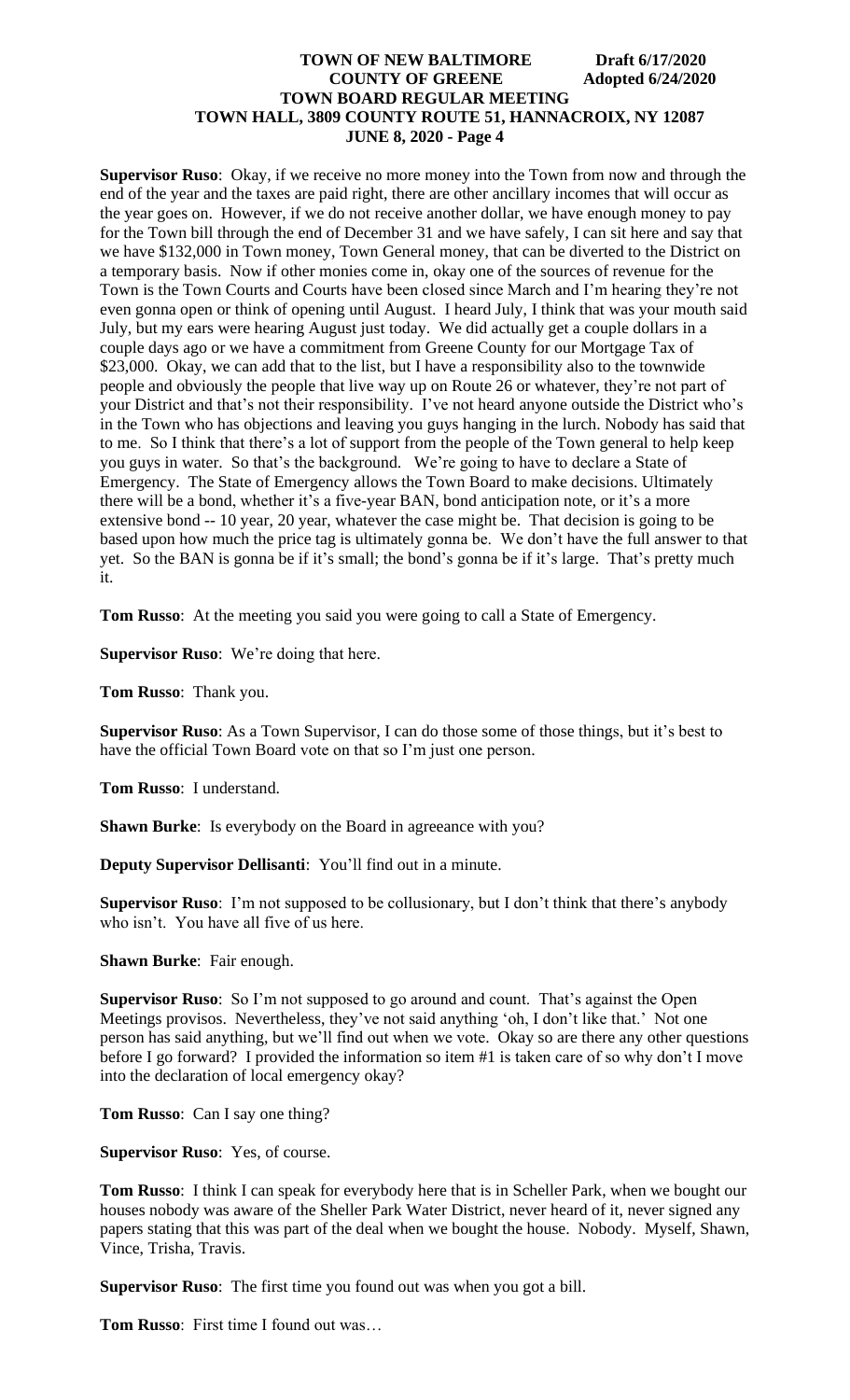**Shawn Burke**: No, was when you sent a notice to our mailbox last week with the very first statement ever that I've ever seen Scheller Park Water District.

**Supervisor Ruso**: Well, it's actually Water District #2.

**Shawn Burke**: Is there a time or a date? If I'm out of turn, I'm sorry.

**Tom Russo**: 1978.

**Shawn Burke**: The first time that anyone ever presented Scheller Park Water District as a letterhead or a statement or on a bill. Has it every been presented before last week Scheller Park Water District? That's actually my question.

**Supervisor Ruso**: Not to my knowledge.

**Tom Russo**: Never heard of it.

**Shawn Burke:** It seems to us as residents...

**Supervisor Ruso**: If I may ask, have you folks not received a bill over these years?

**Shawn Burke**: It has never said Scheller Park Water District.

**Tom Russo**: It comes from the Town of New Baltimore.

**Shawn Burke**: Town of New Baltimore water bill.

**Tom Russo**: Diane Jordan.

**Shawn Burke**: We were just curious as to the actual first time…

**Supervisor Ruso**: Townwide, the letterhead, or…?

**Shawn Burke**: But was it created last week or was this something that's been for 25 years it's been Scheller Park Water District?

**Ellie Alfeld**: The point I wanted to make for these gentlemen is every year we have a budget. Every budget has the different Water Districts listed there as for the amount that you will have to pay whether you're District 1, District 2, District 3 and you're District has always been the Scheller Park Water District in the budget and I can attest to that since 1975.

**Tom Russo**: But we never knew that, we never knew the different water districts.

**Ellie Alfeld**: But it's a public meeting that the budget is discussed and all of this is open to the public.

**Tom Russo**: But we've never got notices about the meetings.

**Supervisor Ruso**: That's accomplished at a budget meeting, townwide budget meeting.

**Tom Russo:** Never heard of it.

**Supervisor Ruso**: At the Townwide Budget Meeting, to underscore what Ellie has to say, we announce every year 'okay budget meeting,' it's typically in November. It's for the upcoming year and we go through the Townwide budget, we discuss the Highway Department budget, we discuss the Lighting Districts, the Water Districts, the Sewer Districts, Ambulance Districts. So we go into each of those various subordinate places as well as the grand one and so that's a place where it is discussed in an open public meeting and sometimes Ellie's the only one who shows up. Am I right?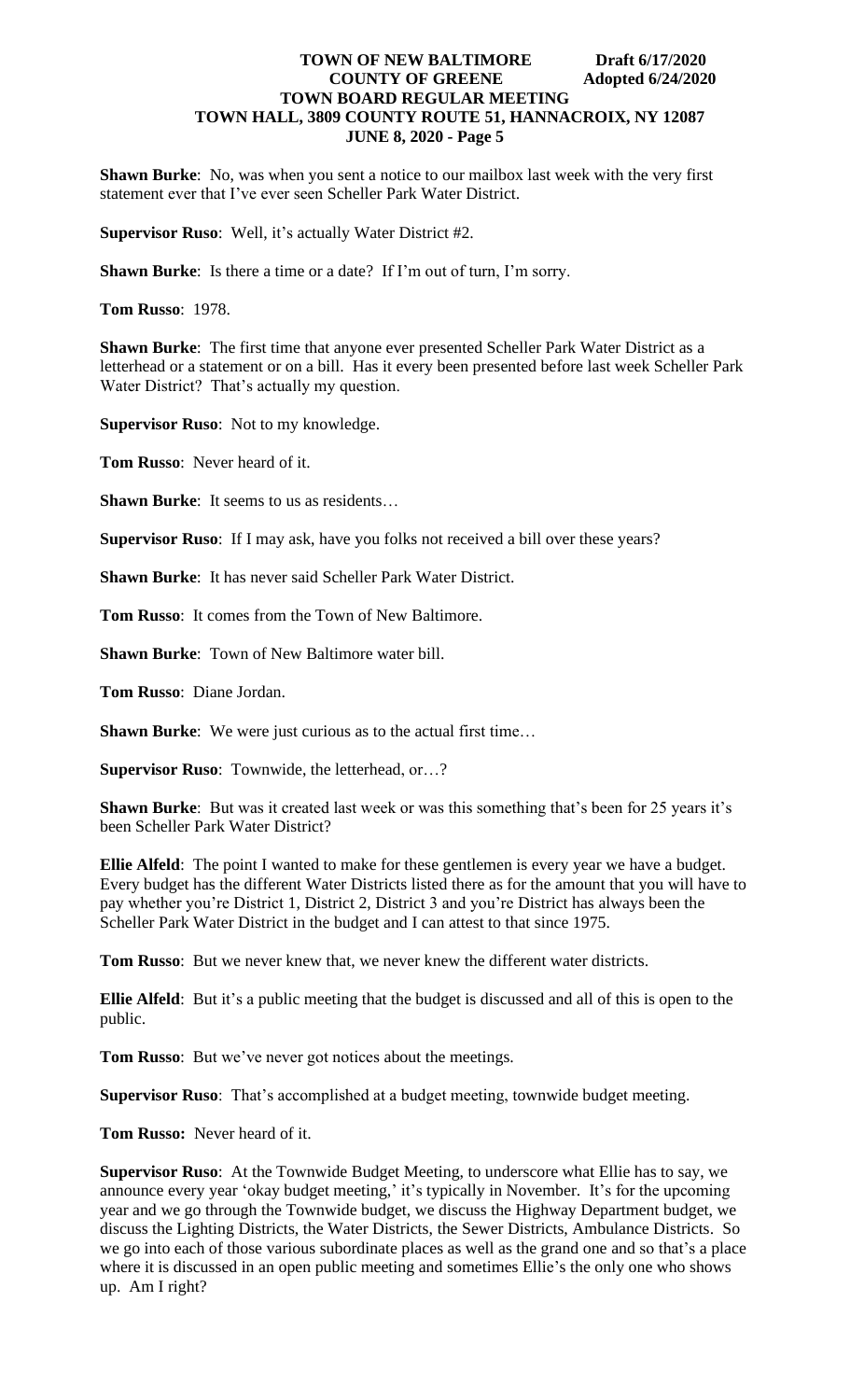**Shawn Burke**: Okay, my overall question is when was the first time that anyone has ever heard the term Scheller Park Water District because none of us as residents on Scheller Park have ever seen a piece of letterhead, piece of mail, a water bill or anything that said Scheller Park Water District? This happened last week is the first time any resident out of 34 of us has seen this term. Why all of a sudden are we seeing this term Scheller Park Water District?

**Supervisor Ruso**: Well, technically it is in our records, it's Water District #2, just technically. That's what's in our records. It is known as Scheller Park as well, but that's more verbal, but it is technically Water District #2.

**Tom Russo**: But thank you to Ellie explaining now that I know we're Water District 2, but by a piece of paper I didn't know that. I'm not a dumb person.

**Shawn Burke**: Me neither.

**Ellie Alfeld**: And clarification if I can, when you bought your property, I don't know when you bought your proper?

**Tom Russo**: 1989.

**Ellie Alfeld**: And in the Closing at that time, there's a good probability that you were billed for some of the expenses for the Scheller Park Water District.

**Tom Russo**: But nobody told me that it was a Scheller Park Water District and only 34 people were in the District.

**Ellie Alfeld**: And we have expanded it since then.

**Tom Russo**: I probably would not have bought the property.

**Supervisor Ruso**: Well we were 32 until a few years back; two people were added.

**Shawn Burke:** It was 29 when I moved in and that was approximately eight years ago and when I bought my home I was never aware of the fact that if a break on our road was to happen, that you'd be responsible for the repairs. I was never alerted to this or it was never in a contract, it was never noted to me, it was in no paper form whatsoever and then when we had a break in a fire hydrant about four years ago.

**Supervisor Ruso**: That's about right five years ago.

**Shawn Burke:** I drove by and I don't want to sound condescending, but I drove by laughing and mocking at the amount of people standing there milking and standing on shovels and a backhoe, and three dump trucks, and five pickup trucks with flashing lights on top of them and all the stuff going on and I'm going 'for a fire hydrant, this is ridiculous, they're milking it.' Then I found out I got the bill to pay them so us as residents had to pay these guys to do this and stand there and talk on their cell phones. So I'm concerned is the same thing happening this time? I'm not so sure it is and I'm saying it is, but I know for a fact that I felt like at that point after watching that fire hydrant being fixed by eight-plus people for a day-and-a-half and driving by going to the supermarket and coming back an hour later, they're still standing there.

**Supervisor Ruso**: I can't speak about the effectiveness or efficiency of the crew on hand...

**Shawn Burke**: Fair enough.

**Supervisor Ruso**: I will say this about this current project, Callanan Industries is doing the road work.

**Shawn Burke**: Top-notch industry by the way, Callanan.

**Supervisor Ruso**: Bellamy is doing the plumbing. The Village of Coxsackie Water District is who replaced that fire hydrant a number of years ago.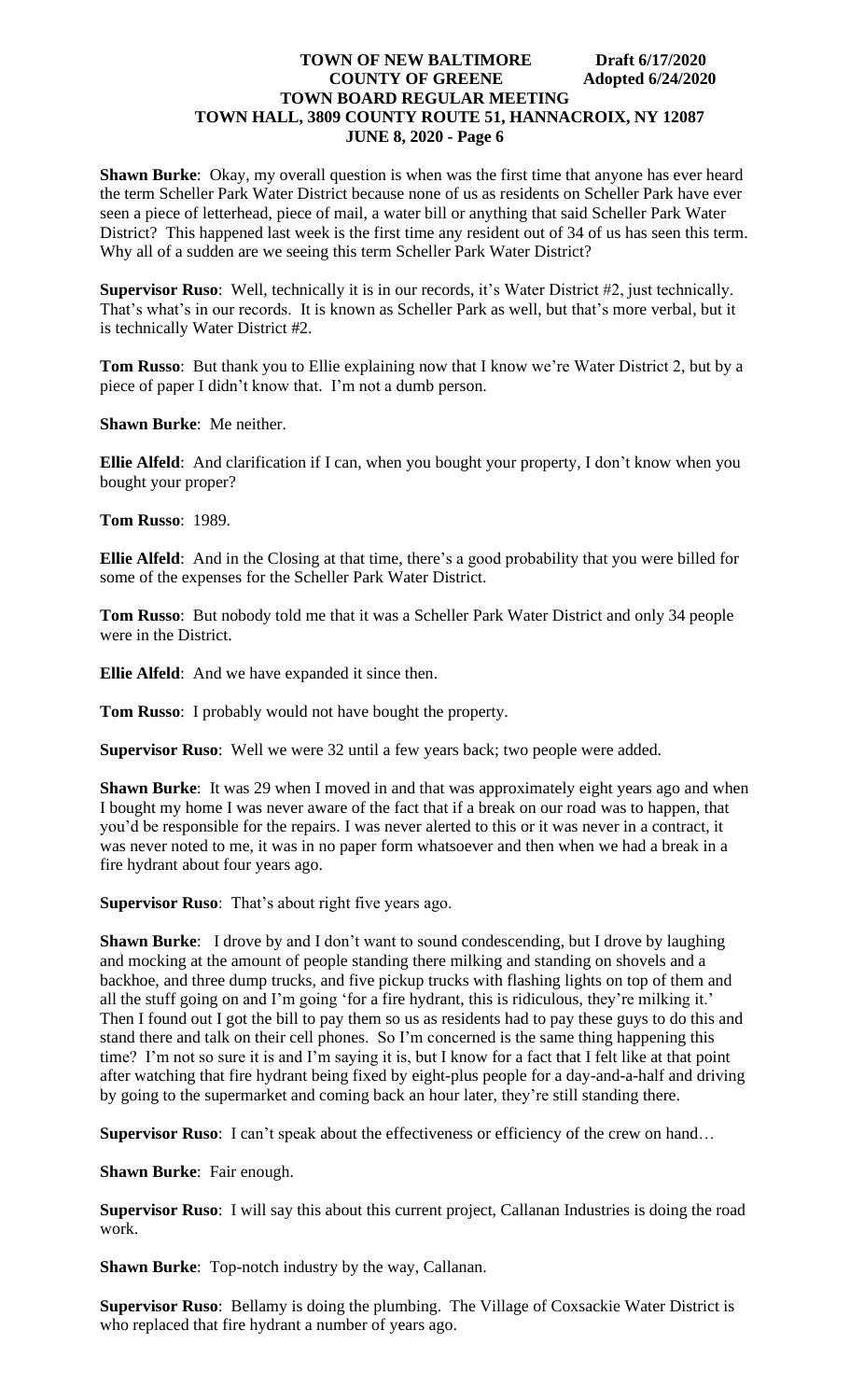**Shawn Burke**: That is correct.

**Supervisor Ruso**: This is being done by outside contractors hired to do the job, mostly because the job is too big for them anyhow.

**Shawn Burke**: Agreed.

**Supervisor Ruso**: Okay, so if it was a small job, I think we'd want it to be small, but it is not a small job. It's a big job. So nevertheless that's where I'm at. I mean I can't tell you how you were noticed and how you weren't noticed. I know that when I bought my house in 1990 that I knew I was not in a Water District because I had to have my well tested before I could buy the house and they had to do a flow test and all that stuff and so I'll say that in the absence of that it implies that you are in a Water District because you didn't have to worry about a wellhead and that it works.

**Shawn Burke**: Well, I agree with you on that.

**Supervisor Ruso**: But, nevertheless I can't speak about what was told to you in all these years. I do know that there's been information and I'm sorry to say that not everybody has been knowledgeable of where that information is gained. Again just at budget time happens to be one particular place. I will also say that in conversation going to the repair of the fire hydrants since you brought this up, back in 2012 I believe there was another fire hydrant that broke and the District back there went into arrears. Okay.

**Shawn Burke**: I remember that.

**Supervisor Ruso**: I came into the Town Board on January 1, 2014 and that one year where the Town had loaned them money to the District because they were in the red.

**Shawn Burke**: I remember that.

**Supervisor Ruso**: They were in the red, the Town loaned them money and it's supposed to be paid in a year except we had another break. So I know that we were in the red in 2014 and it took 'til 2015, I don't have the documents in front of me…

**Shawn Burke**: I believe you are correct.

**Supervisor Ruso**: That we were finally paid off. The debt that we already owed to the Town so that's been free and clear and we have a small O&M charge of \$40 a year, it's \$10 a quarter.

**Shawn Burke**: Right, agreed.

**Supervisor Ruso**: \$10 a quarter and we kept it there and it's not building up by a lot of money folks, \$10 a quarter per person.

**Shawn Burke:** You're talking \$340 a quarter.

**Supervisor Ruso**: \$340 a month.

**Shawn Burke:** A quarter. There's 34 of us that live on the road and we each pay \$10 a quarter.

**Supervisor Ruso**: In the reserve for the Water District, we have \$3,200 and as I said the other night ago, it's not gonna cut the cake by any stretch.

**Shawn Burke**: Clearly.

**Supervisor Ruso**: However, if we had more time who knows, but we didn't have that kind of time. It's only been out of the red since I'd say 2015.

**Shawn Burke:** Once again I agree with you that that's pretty accurate.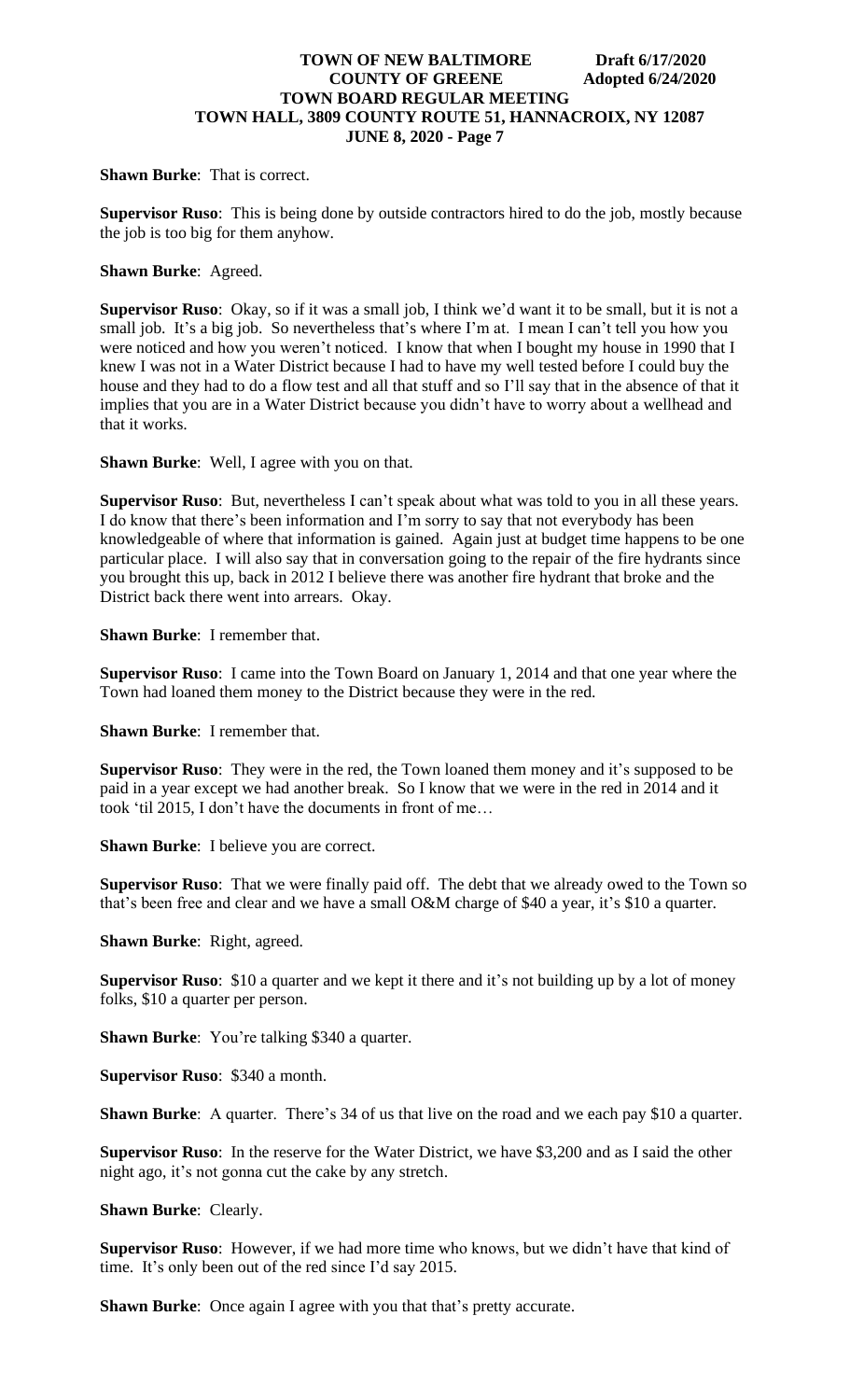**Supervisor Ruso:** So anyway that's what our status is at this moment.

**Deputy Supervisor Dellisanti**: The end of 2016.

**Shawn Burke:** I agree with that.

**Annaliese Lydon**: The only thing I wanted to say is I don't like it when you speak for me. I live in Scheller Park and I knew about the Water District.

**Tom Russo**: You knew about the Water District?

**Annaliese Lydon**: I did because I've been on the Town Board and going to the meetings and being on the Town Board for 3 ½ years, I was well aware and that was back in the '80s.

**Supervisor Ruso**: I didn't know that.

**Tom Russo**: Sorry I spoke…

**Annaliese Lydon**: Long time ago.

**Shawn Burke**: And me, too. If I'm speaking out of turn and anyone says anything wrong or I say anything wrong, let me know and I'll correct myself.

**Annaliese Lydon**: I just had a problem with that because I don't know who you are.

**Shawn Burke**: I agree with you.

**Annaliese Lydon**: I feel really uncomfortable that you were saying that because I think there are quite a few people in Scheller Park who know that there is a Scheller Park Water District. I lived in Scheller Park since '99 so.

**Shawn Burke**: Okay and I absolutely appreciate your statement. It's beneficial to everybody here. I do not want to insult anyone. Can I ask a question? Is there a contract between New Baltimore and Coxsackie as to the water bill and what year was that signed and how many years do we have in that contract?

**Supervisor Ruso**: It was last signed in 19.., oh I just saw it too, was it a 30-year?

**Shawn Burke**: It was a 40 year.

**Supervisor Ruso**: It's a 40 year. It was last signed in 1994 and expires in 2034.

**Shawn Burke**: Now are we as Scheller Park residents allowed to be charged more for our water than a resident of Coxsackie?

**Supervisor Ruso and Others**: Yes.

**Shawn Burke**: And how much is that percentage over and above a normal water bill, how much is the legal amount that we're allowed to be charged?

**Supervisor Ruso**: It's hard to say. I don't know the Coxsackie water bill so it's hard for me to answer that.

**Shawn Burke**: If I mentioned a hypothetical percentage of 220%. Would that be something that would ring a bell with you?

**Supervisor Ruso**: Not specifically.

Many speaking at one.

**Louise Albertson**: At a Board meeting a couple years ago it was brought out. It was a lot.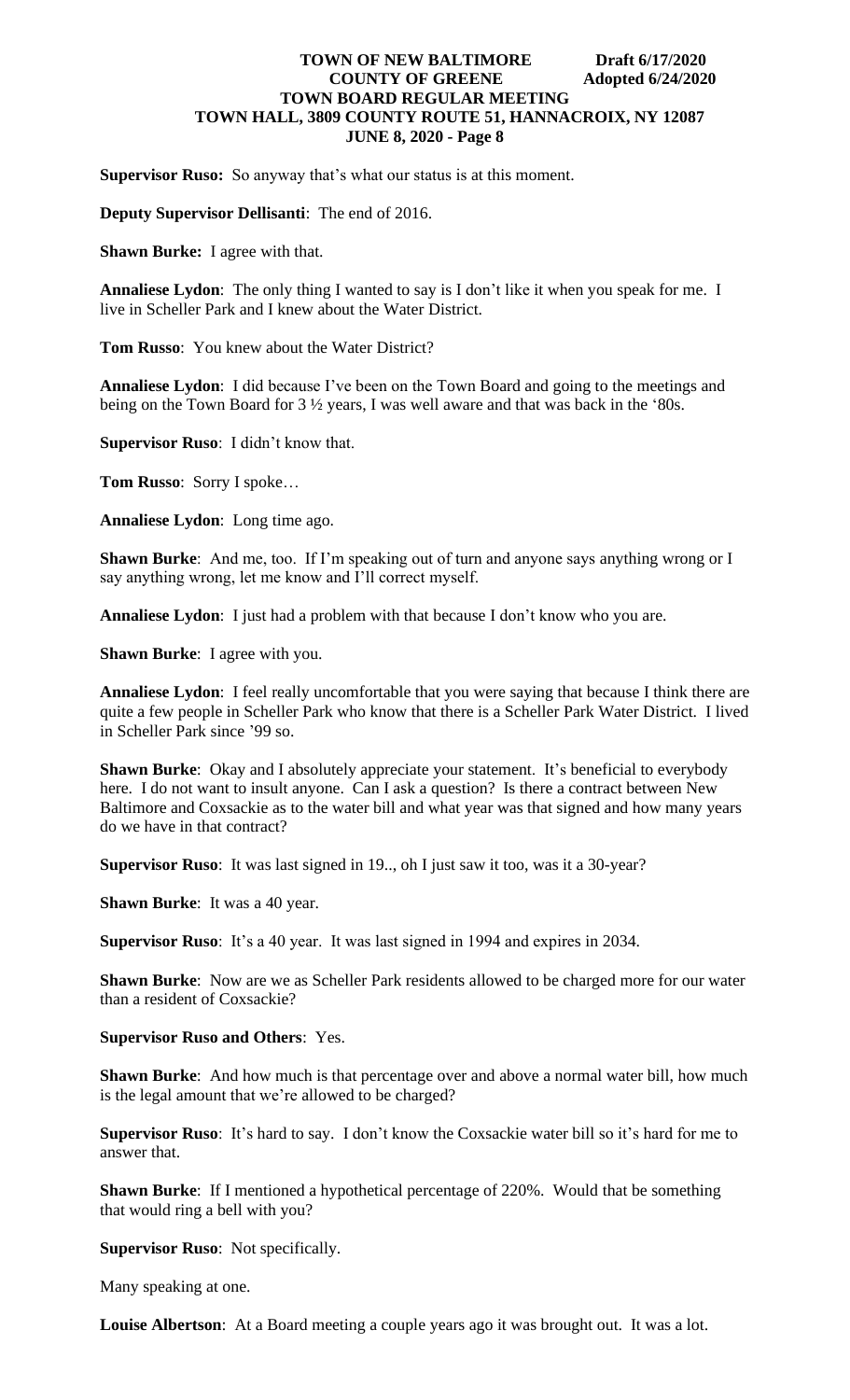**Supervisor Ruso**: I can't be sure of your numbers.

**Shawn Burke:** And that's an approximate number, but I do believe that it's fairly accurate.

**Supervisor Ruso**: You could be right. I know it's more than the Village of Coxsackie, but how much more I can't say.

**Louise Albertson**: The one time it was addressed at a Town Board meeting oh maybe 10-15 years ago, time goes by pretty fast, and they were talking about this and one man said 'why are we paying over twice as much for the water' and he held up a jar and the water was all brown and they're trying to say 'well, we're getting the same water.' I said, 'But you're getting it a lot cheaper.' We could tolerate it better that way. There's a lot that goes on. It's like I was telling them on the way over at one point I said I didn't think my meter was working right and could they check it for me. My response from them, them being whoever official I contacted, was 'no, not unless you pay us.' I forgot the number. It's not important, but it says free right in the contract which I have from, that was signed between…

**Supervisor Ruso**: It sounds like you were there the last time the contract was revised. Is that…?

**Louise Albertson**: Well, I've been here since 1989.

**Shawn Burke**: Yeah, it was '94, so…

**Supervisor Ruso**: It was 1994 is when the contract was last signed.

**Louise Albertson**: Well, I think it was after that somewhere when I asked.

**Supervisor Ruso**: It could have been.

**Louise Albertson**: They just didn't seem to want to address the issue, but you know little things come on that become big things. When we moved in, we were getting billed for several years by two fire departments. Two. And finally I looked at it really close one time because my husband was paying the bill and I didn't pay attention, but okay, then they agreed.

**Supervisor Ruso**: All I can say that since I've been on the Board, there's only been one fire district that you're billed for. I know that because I'm involved with that.

**Louise Albertson**: Well, they were billing me, it was Grapeville, Medway.

**Shawn Burke**: Medway Grapeville.

**Louise Albertson**: And then there was a different one that was on there and I was paying two of them and, of course, the Assesssor didn't like that (unable to understand). I asked how about a refund, 'oh, no, we don't give money.'

**Supervisor Ruso**: Some of these thing I know that I know a lot of the history of the Town, but the details of the conversation back in whatever year, I'm afraid that I can't… Even if I was there, I'm reluctant to go by my own recollection. I like to see the documents because what I recall and you recall and we're at the same meeting would not necessarily be the same thing.

**Louise Albertson**: I worked for lawyers for over thirty years and I have a pretty good memory, but may I ask who is overseeing the whole project? You know I mean a lot of things have happened over the years that were really just like building the Thruway?

**Supervisor Ruso**: At this moment, the details of this are between ourselves – the Town of New Baltimore and the Village of Coxsackie. Mark Evans and I, the Mayor of Coxsackie and I, are on the phone I don't know just about every day. I think we missed yesterday, but we were on today and we talked on Saturday and so forth and most of it just to be in upkeep. The one who is really in charge of the repairs, that's being managed by the help of the lady we saw from the engineering company that the Town has contracted with over the years.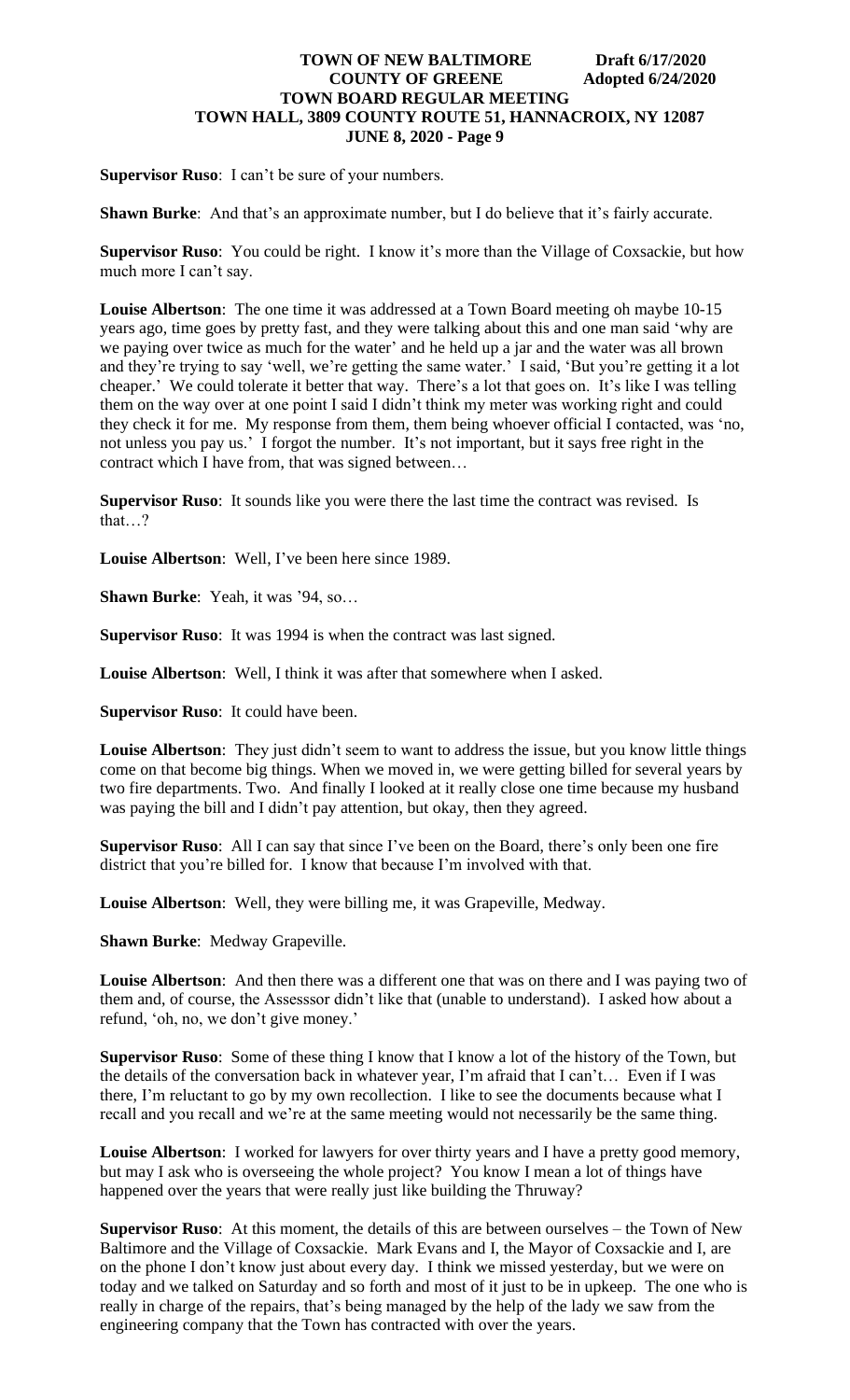#### **Shawn Burke**: MaryBeth.

**Supervisor Ruso**: MaryBeth. I think most of you who were here would agree that she really knows her stuff as the details of this project go.

**Tom Russo**: Can you extend our thank you?

**Supervisor Ruso**: Yes, I will. In fact I will.

**Tom Russo**: We appreciate everything she's done.

**Shawn Burke**: We do. I do, too. A couple of quick questions. I, along with I'm assuming many other Scheller Park residents, would like to see maintenance records that have been done on our road over the last ten years. Are there any maintenance records? Are we allowed to see them?

**Supervisor Ruso**: Most of those would be minor repairs and they would be accomplished...

**Shawn Burke**: Are they a public record?

**Supervisor Ruso**: Of course they are.

**Shawn Burke:** Okay so we can get those.

**Supervisor Ruso**: Those would be records that are kept with the Village of Coxsackie Water District.

**Town Clerk Finke**: You probably would have to FOIL them.

**Supervisor Ruso**: Yeah, from the Water District.

**Shawn Burke**: Okay, fair enough. I wrote down here I'm not a water pipe specialist, but I'm running my own business for 40 years. How do we get production from an employee and know they're doing an efficient job? Once again like you said MaryBeth is pretty much in control of engineering and…

**Supervisor Ruso**: Well, she's working with the construction people, both of the contractors, and she's been pretty much the go-between between all five parties – the Thruway, the construction people, the two different contractors, the Town of New Baltimore and the Village of Coxsackie. She's been the go-between and she's managing a lot of it.

**Shawn Burke:** Is she available for discussion at any point or is she...?

**Supervisor Ruso**: Let me call her because I know that she works on projects up and down the River.

**Shawn Burke**: So she's open for discussion.

**Supervisor Ruso**: I would generally say yes knowing MaryBeth.

**Shawn Burke**: Thank you.

**Supervisor Ruso**: But I don't want to say that because I'm not MaryBeth.

**Shawn Burke**: I understand, thank you, sir. I believe that is the extent of my questions for the evening. Oh, one more. How many people actually live on Scheller Park Road that would have an opinion on this? How many people live on Scheller Park Road right now? There's 34 of us and 1,2,3,4…

**Supervisor Ruso**: In the District let's call it that because not everybody lives on Scheller Park Road who's in the District.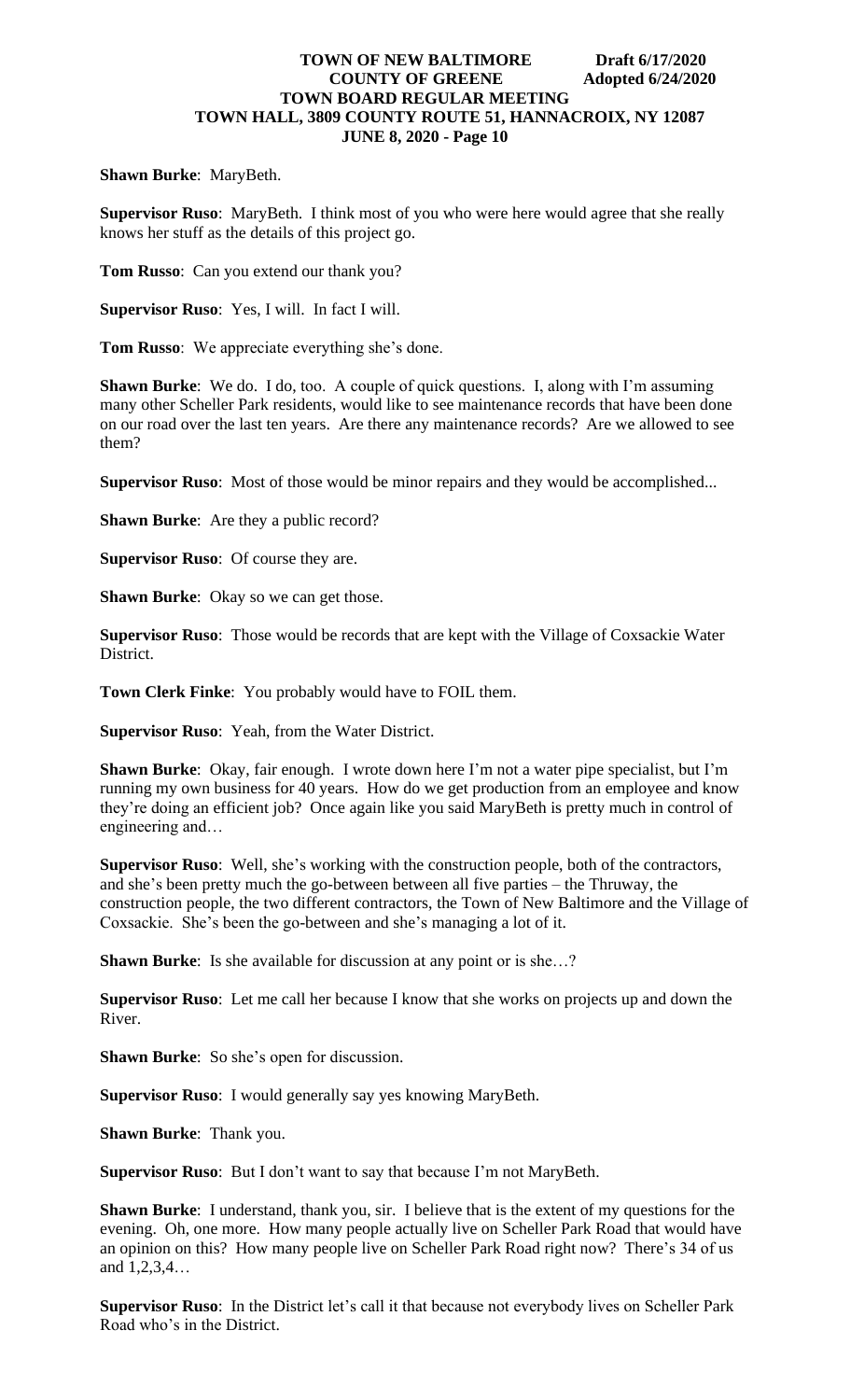**Shawn Burke**: Okay, in the Scheller Park Water District, we have eight of us?

**Supervisor Ruso**: I see more than that.

**Shawn Burke**: 1-2-3-4-5-6-7-8, nine of us right now. There's 34 of us that live on that road. Is it possible before any finalization comes about if we can get together with our fellow residents and maybe have one more meeting before anything is in stone because I maybe feel like a lot of our residents on Scheller Park Road might be retirees, might not even know this meeting's going on. There's almost none of us here.

**Supervisor Ruso**: There were more people here the other night ago, there were other people who are not here tonight that were here the other night.

**Shawn Burke**: Okay, at the other meeting which I was not able to attend. I'm sorry.

**Supervisor Ruso**: Okay, I can say that before any bonding issues are proceeded with?

**Shawn Burke**: Yes.

**Supervisor Ruso**: The answer's yes.

**Shawn Burke**: Thank you.

**Supervisor Ruso**: That will be public.

**Shawn Burke**: Thank you.

**Supervisor Ruso**: In terms of getting the job done…

**Shawn Burke:** No, we all want it to be done.

**Supervisor Ruso**: We've got to get that done and they're still shooting for the end of the month when full service is put into place. Okay, so there you go.

**Shawn Burke**: Thank you, sir.

**Supervisor Ruso**: Anything more? Let's proceed.

#### **TOWN OF NEW BALTIMORE, COUNTY OF GREENE**

#### **RESOLUTION 76-2020 JUNE 8, 2020**

#### **Declaration of a Local State of Emergency**

#### **Water District #2 Transmission Main Failure**

- *WHEREAS*, in 1974, the Town of New Baltimore (the Town) acted to create Water District #2 which encompasses generally the geography of Scheller Park in the Town; AND,
- *WHEREAS*, the Town owns and operates a potable water system serving Water District #2 that includes a water transmission main as well as water distribution lines and appurtenances such as hydrants; AND,
- *WHEREAS*, the source of potable water for Water District #2 is Village of Coxsackie water system via water mains owned and operated by the Town of Coxsackie to a point of interconnection with the water transmission main owned and operated by the Town; AND,
- *WHEREAS*, the transmission main owned by the Town that serves Water District #2 is aged over 100 years, is pit cast iron, and bisects the Thruway Right of Way; AND,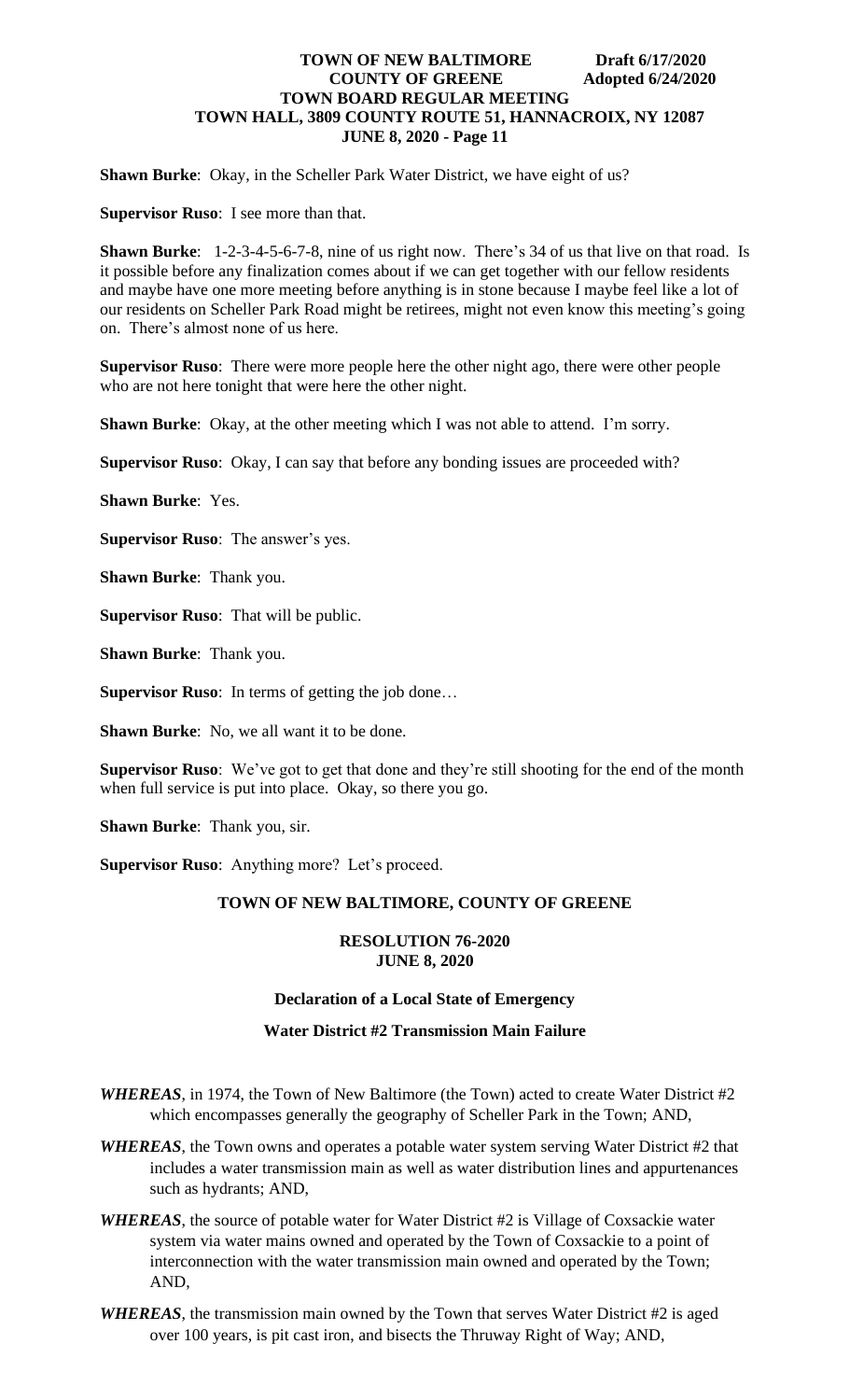*WHEREAS*, on Monday, June 1, 2020, the Town was notified that the water transmission main serving Water District #2 was leaking in the vicinity of the New York State Thruway causing subsidence of the southbound travel lanes, in particular the passing lane, and that immediate action was necessary; NOW THEREFORE, IN CONSIDERATION OF THE FOREGOING,

# *RESOLVED*:

- 1. The break in the water transmission main owned by the Town that lies under the New York State Thruway constitutes a disaster and public emergency wherein the public safety is imperiled due to a lack of potable water in Water District #2.
- 2. The Declaration of a Local State of Emergency and any immediate related actions are Type II Actions under the State Environmental Quality Review Act as provided in 6 NYCRR Part 617.5(c)(33) which states: "emergency actions that are immediately necessary on a limited and temporary basis for the protection or preservation of life, health, property or natural resources, provided that such actions are directly related to the emergency and are performed to cause the least change or disturbance, practicable under the circumstances, to the environment. Any decision to fund, approve or directly undertake other activities after the emergency has expired is fully subject to the review procedures of this Part."
- 3. Decisions made to fund, approve or undertake Actions taken to address the emergency situation on a permanent basis are also Type II Actions under the State Environmental Quality Review Act as provided in 6 NYCRR Part 617.5(c)(2) and (4) and (5) which state:
	- (2) replacement, rehabilitation or reconstruction of a structure or facility, in kind, on the same site…unless such action meets or exceeds any of the thresholds in section 617.4 of this Part
	- (4) repaving of existing highways not involving the addition of new travel lanes
	- (5) street openings and right-of-way openings for the purpose or repair or maintenance of existing utility facilities
- 4. In accordance with Executive Law §24.1, a Local 'State of Emergency' is hereby declared commencing this date and extending for thirty days or until rescinded by the Town Supervisor, whichever comes first.
- 5. The Town Supervisor is hereby empowered to promulgate local emergency orders to protect life and property or to bring the emergency situation under control in accordance with Executive Law §24.1.
- 6. The declaration of a Local State of Emergency shall be published as soon as practicable in a newspaper of general circulation in the area affected by this order and transmitted to the radio and television media for publication and broadcast in accordance with Executive Law §24.2.
- 7. This Declaration and Order shall become effective immediately.

Motion by Councilmember VanEtten seconded by Councilmember Irving AYES: Ruso, Boehlke, Downes, Irving, VanEtten NAYS: ABSTAIN: ABSENT: **Motion Carried**

**Supervisor Ruso:** We're going forward guys, okay. We've got to do something so that's where we're at.